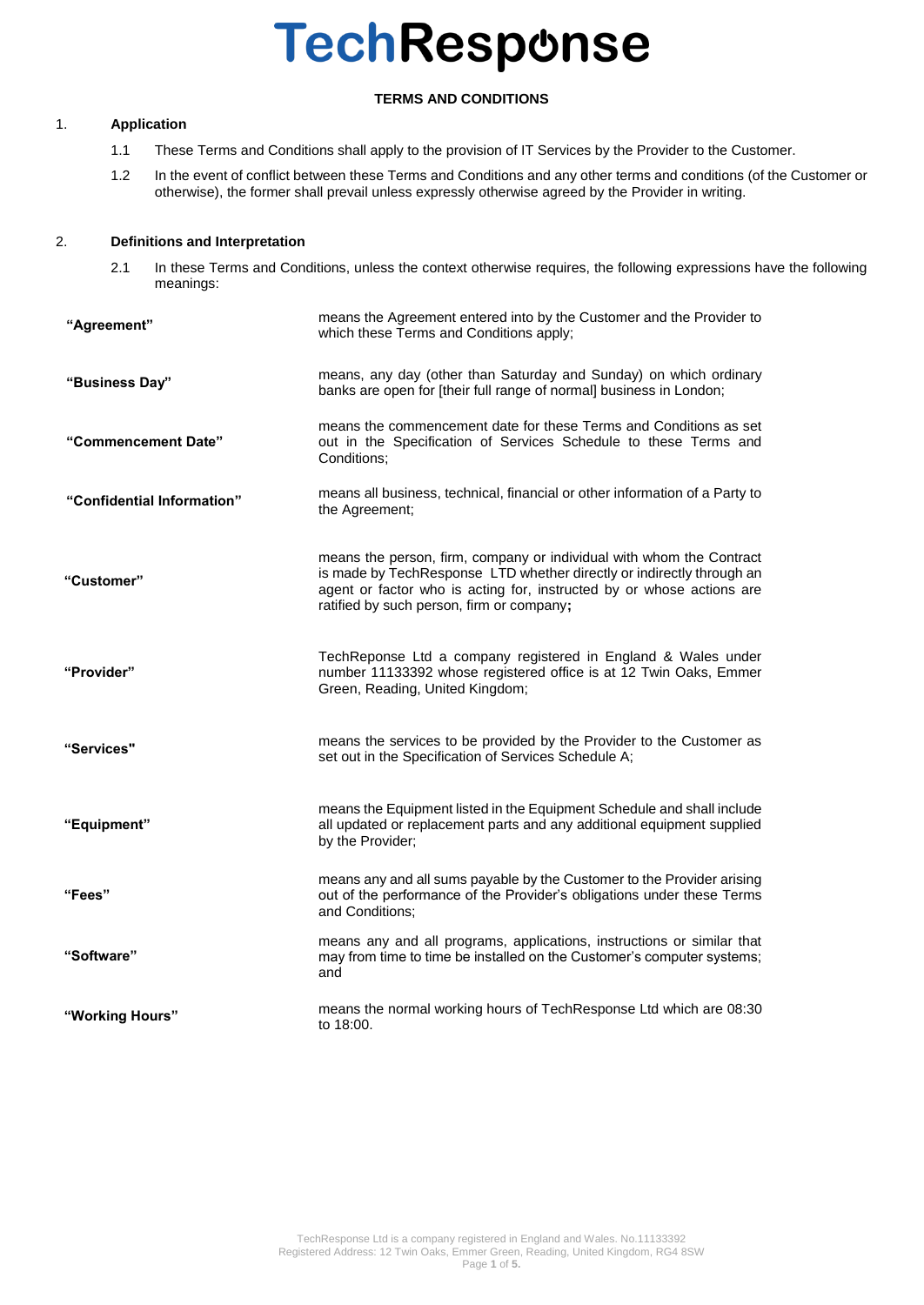- 2.2 Unless the context otherwise requires, each reference in these Terms and Conditions to:
	- 2.2.1 "writing", and any cognate expression, includes a reference to any communication effected by electronic or facsimile transmission or similar means;
	- 2.2.2 a statute or a provision of a statute is a reference to that statute or provision as amended or re-enacted at the relevant time;
	- 2.2.3 "these Terms and Conditions" is a reference to these Terms and Conditions and each of the Schedules as amended or supplemented at the relevant time;
	- 2.2.4 a Schedule is a schedule to these Terms and Conditions;
	- 2.2.5 a Clause or paragraph is a reference to a Clause of these Terms and Conditions (other than the Schedules) or a paragraph of the relevant Schedule; and
	- 2.2.6 a "Party" or the "Parties" refer to the parties to these Terms and Conditions.
- 2.3 The headings used in these Terms and Conditions are for convenience only and shall have no effect upon the interpretation of these Terms and Conditions.
- 2.4 Words imparting the singular number shall include the plural and vice versa.
- 2.5 References to any gender shall include the other gender.

### 3. **Provider's Obligations**

- 3.1 With effect from the Commencement Date until any termination under Clause 8 the Provider shall, in consideration of the Fees being paid in accordance with the terms of payment, provide the Services expressly identified in the Specification of Services Schedule, or otherwise agreed under these Terms and Conditions.
- 3.2 The Provider will use reasonable care and skill to perform the Services identified in the Specification of Services Schedule or otherwise agreed under these Terms and Conditions.
- 3.3 The Provider will, subject to Clause 4, use reasonable endeavours to maintain the functionality of any Software which may be installed or otherwise operative on the Customer's Equipment and undertakes to re-install any Software which may have been corrupted or otherwise made unavailable due to hardware failure and to render such technical assistance as may be necessary to secure the satisfactory operation of the Equipment and Software.
- 3.4 The Provider will not guarantee the performance of any Software which the Provider has undertaken to re-install under sub-Clause 3.3.
- 3.5 The Provider shall use all reasonable endeavours to complete its obligations under the Specification of Services Schedule. The Parties agree that time will not be of the essence in the performance of these obligations.

### 4. **Customer's Obligations**

- 4.1 The Customer shall:
	- 4.1.1 allow the Provider access to the Equipment and all relevant Software for investigation purposes;
	- 4.1.2 provide adequate working space and facilities for the Provider's staff; and
	- 4.1.3 co-operate with them in the diagnosis of any defect or malfunction in the Equipment or Software.
- 4.2 The Customer shall allow the Provider the use of any Equipment, computer systems, peripherals or other hardware necessary to enable it to provide the Services and shall be responsible for procuring, installing and maintaining all communications media not supplied by the Provider.
- 4.3 The Customer will make freely available to the Provider all documentation associated with the Equipment, working documents, original Software installation media, current data backups, Equipment and any other relevant hardware for the efficient maintenance of the Equipment and the Software.
- 4.4 The Customer shall create regular data backups in such a manner as to minimise any potential data loss and to ensure that these are made available to the Provider as required.
- 4.5 The Customer shall take all reasonable precautions to ensure the safety and health of the Provider's personnel while such personnel are at the Customer's premises.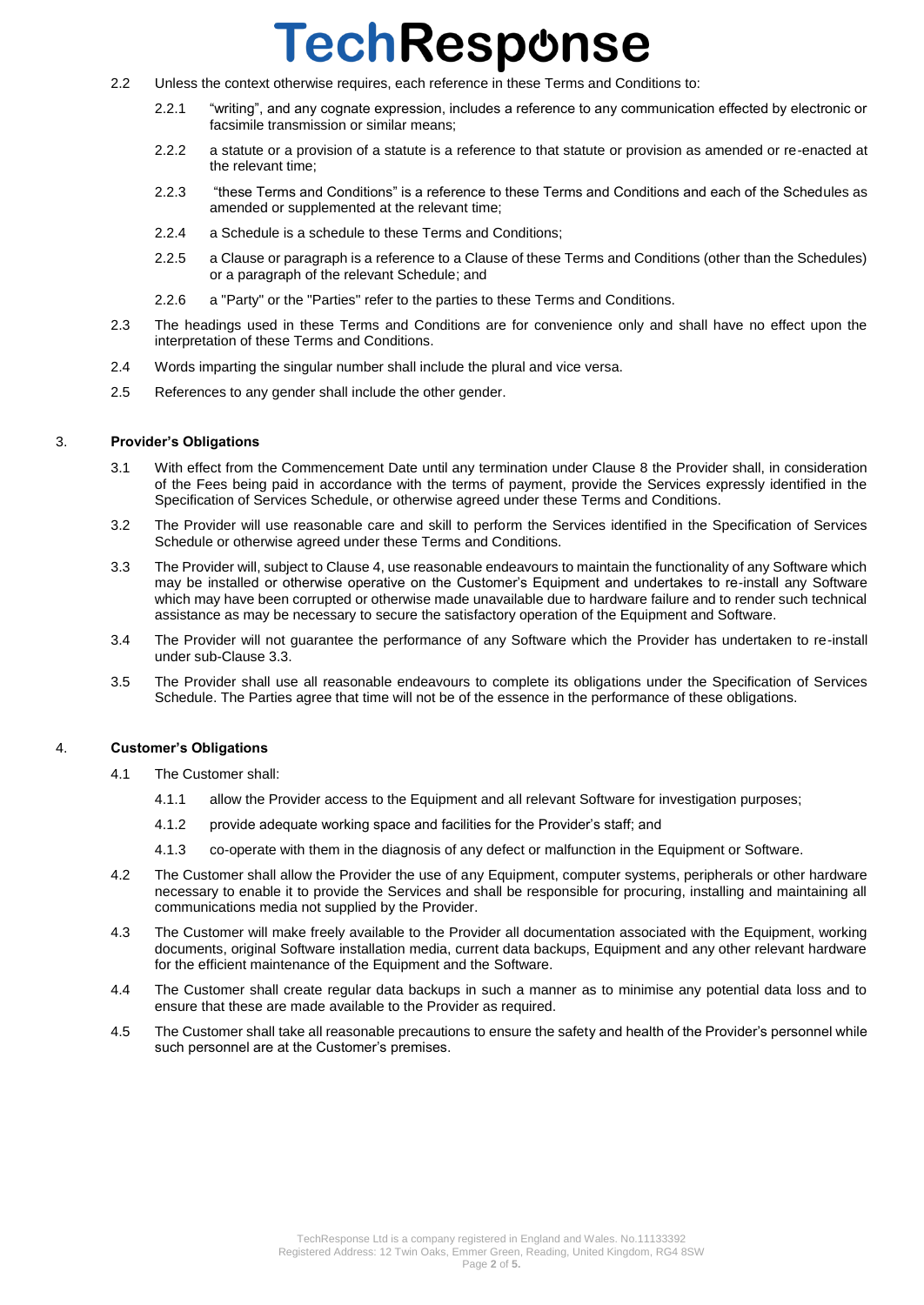### 5. **Price**

- 5.1 The Customer agrees to pay the Fees in accordance with Clause 6 and the Specification of Services Schedule.
- 5.2 The Provider shall be entitled to recover from the Customer its reasonable incidental expenses for materials used and for third party goods and services supplied in connection with the provision of the Services.
- 5.3 The Customer shall pay the Provider for any additional services provided by the Provider that are not specified in the Specification of Services Schedule in accordance with the Provider's hourly rate in effect at the time of the performance or such other rate as may be agreed. Any such charge for additional services shall be invoiced separately from any Fees due under the Specification of Services Schedule.
- 5.4 All sums payable by either Party pursuant to these Terms and Conditions are exclusive of any value added or other tax or other taxes on profit, for which that Party shall be additionally liable.

## 6. **Payment**

- 6.1 All payments required to be made pursuant to these Terms and Conditions by either Party shall be made within 30 days of the date of the relevant invoice, without any set-off, withholding or deduction except such amount (if any) of tax as that party is required to deduct or withhold by law.
- 6.2 The time of payment shall be of the essence of these terms and conditions. If the Customer fails to make any payment on the due date in respect of any sum due under these Terms and Conditions then the Provider shall have the right to charge the Customer interest on any sum outstanding at the rate of 8% above the base rate of the Bank of England from the due date for payment until the date on which the payment is received.

### 7. **Variation and Amendments**

- 7.1 If the Customer wishes to vary any details of the Specification of Services Schedule it must notify the Provider in writing as soon as is reasonably possible. The Provider shall use all reasonable endeavours to make any required changes and any additional costs thereby incurred shall be separately invoiced to the Customer.
- 7.2 If, due to circumstances beyond the Provider's control, it has to make any change in the arrangements relating to the provision of the Services it shall notify the Customer forthwith. The Provider shall endeavour to keep such changes to a minimum and shall seek to offer the Customer arrangements as close to the original arrangements as is reasonably possible in the circumstances.

### 8. **Termination**

- 8.1 The Provider may terminate the Agreement forthwith if:
	- 8.1.1 the Customer is in breach of any of its obligations hereunder;
	- 8.1.2 the Customer has entered into liquidation (other than for the purposes of a bona fide amalgamation or reconstruction) whether compulsory or voluntarily or compounds with its creditors generally or has an administrator, administrative receiver or receiver appointed over all or a substantial part of its undertaking or assets;
	- 8.1.3 the Customer has become bankrupt or shall be deemed unable to pay its debts by virtue of Section 123 of the Insolvency Act 1986;
	- 8.1.4 the Customer ceases or threatens to cease to carry on business; or
	- 8.1.5 the Provider is delayed in performing or fails to perform any of the Provider's obligations due to any cause beyond the Provider's reasonable control in circumstances where, having proper regard to the nature and extent of the actual or likely future disruption to the Services due to that cause, it considers that it cannot effectively provide, or any longer provide, the Services.
- 8.2 In the event of termination under clause 8.1 the Provider shall retain any sums already paid to it by the Customer without prejudice to any other rights that either party may have whether at law or otherwise.

### 9. **Liability**

- 9.1 The Customer shall indemnify the Provider against all damages, costs, claims and expenses suffered by the Provider arising from loss or damage to any equipment (including that of third parties) caused by the Customer, or its agents or employees.
- 9.2 The Provider will indemnify the Customer for personal injury or death caused by the Provider's negligence in connection with the performance by the Service Provider of the Services.
- 9.3 The Provider will indemnify the Customer for direct damage to tangible property caused by the Provider's negligence in connection with the performance of the Services. The Provider's total liability under this sub-Clause shall be limited to £5,000,000 for any one event or series of connected events.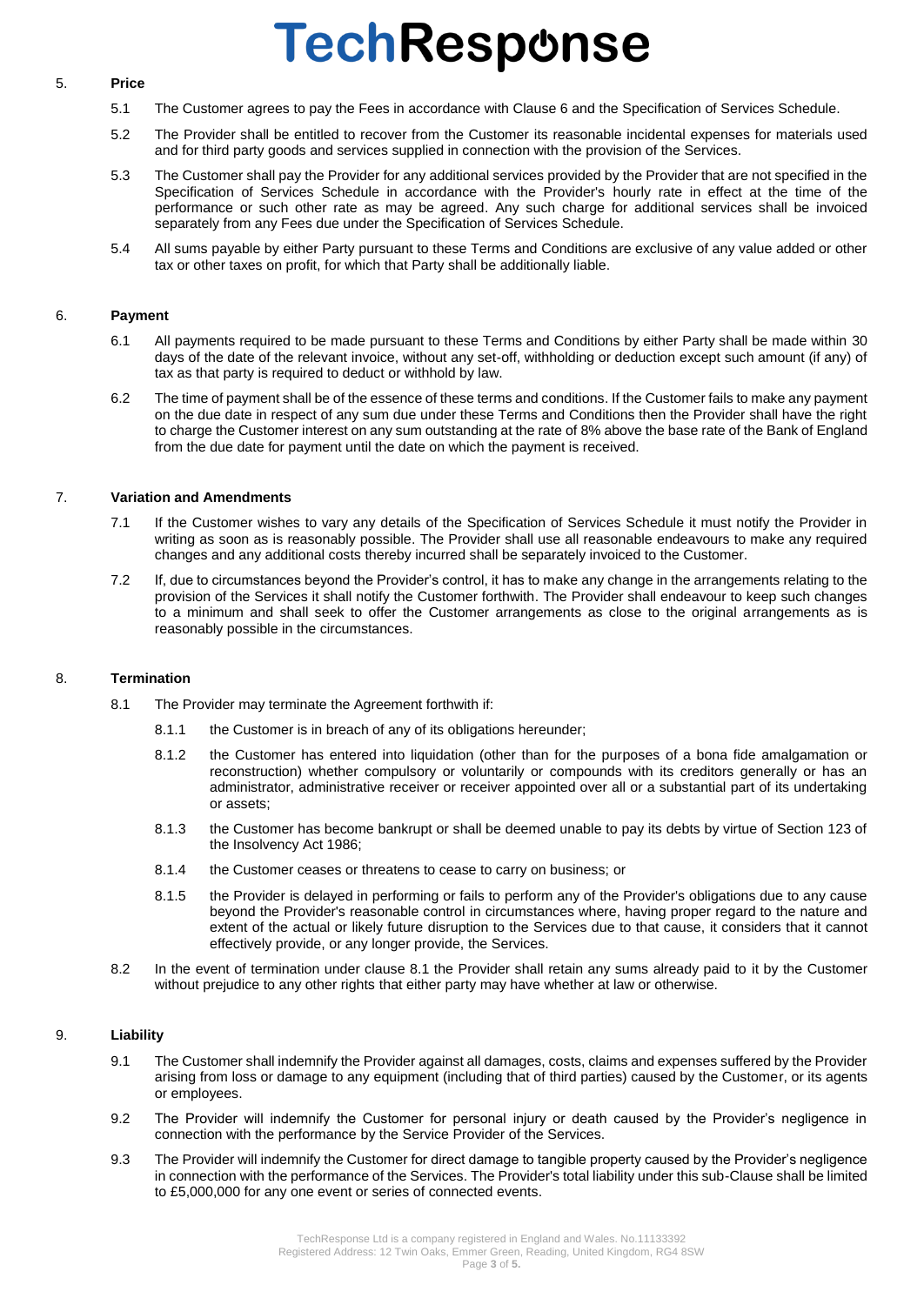- 9.4 In no event will the Provider be liable by reason of any breach by it of any of these Terms and Conditions or breach by it of any implied warranty, condition or other term of the Agreement, or any negligent or innocent misrepresentation, or any negligence or other duty at common law, for any:
	- 9.4.1 loss of or damage to data;
	- 9.4.2 loss of use of data;
	- 9.4.3 loss of use of any hardware or software;
	- 9.4.4 interruption to business;
	- 9.4.5 loss of income or revenue, ;
	- 9.4.6 loss of profit, contracts, business, business opportunity, or goodwill;
	- 9.4.7 loss of anticipated savings; or
	- 9.4.8 any indirect, special or consequential loss, damage, costs, expenses or other claims, whether or not the same were reasonably foreseeable or actually foreseen

arising from any act or omission of the Provider in connection with the performance of its obligations under the Agreement.

- 9.5 Except as provided above in the case of personal injury, death and damage to tangible property, and below as to fraud or fraudulent misrepresentation, the Provider's maximum liability to the Customer under the Agreement or otherwise for any cause whatsoever (whether in the form of the additional cost of remedial services or otherwise) will be limited to a sum equivalent to the price paid up until the point of claim to the Provider for the Services that are the subject of the Customer's claim, plus damages limited to 25% of the same amount for any additional costs directly, reasonably and necessarily incurred by the Customer in obtaining alternative products and/or services
- 9.6 The Parties acknowledge and agree that the limitations contained in this Clause 9 are reasonable in the light of all the circumstances.
- 9.7 These limitations shall apply cumulatively, and shall apply regardless of the form of action, whether under statute, in contract or tort, including negligence, or any other form of action.
- 9.8 Nothing in these Terms and Conditions is intended to or will exclude or limit the Provider's liability for death or personal injury caused by the Provider's negligence, or for fraud or fraudulent misrepresentation by the Provider.
- 9.9 For the purposes of this clause, the 'Provider' includes its employees, sub-contractors and suppliers.
- 9.10 The employees, sub-contractors and suppliers of the Provider shall all have the benefit of the limits and exclusions of liability set out above in terms of the Contracts (Rights of Third Parties) Act 1999.

### 10. **Confidentiality**

- 10.1 During the term of the Agreement and after termination of the Agreement for any reason for a period of 12 months, the following obligations shall apply to the Party disclosing Confidential Information ('the Disclosing Party') to the other Party ('the Receiving Party').
- 10.2 Subject to sub-Clause 10.3, the Receiving Party:
	- 10.2.1 may not use any Confidential Information of the Disclosing Party for any purpose other than the performance of its obligations under the Agreement;
	- 10.2.2 may not disclose any Confidential Information of the Disclosing Party to any person except with the prior written consent of the Disclosing Party; and
	- 10.2.3 shall make every effort to prevent the use or disclosure of the Confidential Information of the Disclosing Party.
- 10.3 The obligations of confidence referred to in the provisions of this Clause shall not apply to any Confidential Information of the Disclosing Party that:
	- 10.3.1 is in the possession of and is at the free disposal of the Receiving Party or is published or is otherwise in the public domain before its receipt by the Receiving Party;
	- 10.3.2 is or becomes publicly available on a non-confidential basis through no fault of the Receiving Party;
	- 10.3.3 is required to be disclosed by any applicable law or regulation;
	- 10.3.4 is received in good faith by the Receiving Party from a third party who, on reasonable enquiry by the Receiving Party claims to have no obligations of confidence to the Disclosing Party in respect of it and who imposes no obligations of confidence upon the Receiving Party.
- 10.4 Without prejudice to any other rights or remedies the Disclosing Party may have, the Receiving Party acknowledges and agrees that in the event of breach of this clause the Disclosing Party shall, without proof of special damage, be entitled to an injunction or other equitable remedy for any threatened or actual breach of the provisions of this clause in addition to any damages or other remedies to which it may be entitled.